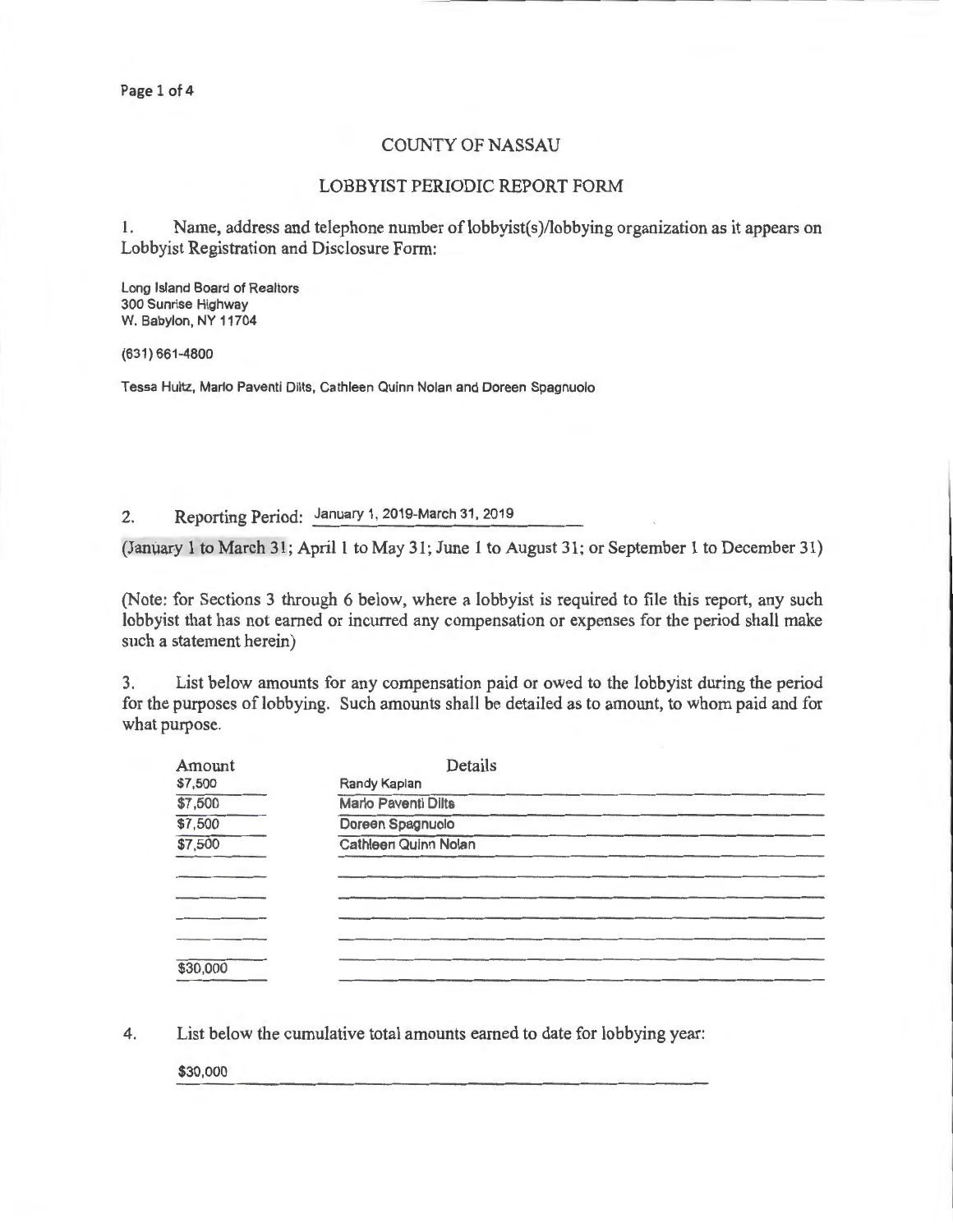Page 2 of 4

5. List below amounts for any expenses expended or incurred by the lobbyist during the period for the purposes of lobbying. Such amounts shall be detailed as to amount, to whom paid and for what purpose.

| Amount<br>0 | Details |        |
|-------------|---------|--------|
|             |         |        |
|             |         |        |
|             |         |        |
|             |         |        |
|             |         | $\sim$ |

6. List below the cumulative total amounts expended to date for lobbying year:

0

(In lieu of completing 7 through 10 below, you may attach a copy of your Lobbyist Registration and Disclosure Form, provided the information has not changed.)

7. List whether and where the lobbyist(s)/lobbying organization is registered as a lobbyist (e.g. Nassau County, New York State):

NYSJCOPE NYC Office of the County Clerk Suffolk County Nassau County

8. Name, address and telephone number of client(s) by whom, or on whose behalf, the lobbyist is retained, employed or designated.

Long Island Board of Realtors 300 Sunrise Highway West Babylon, NY 11704 (631) 661-4800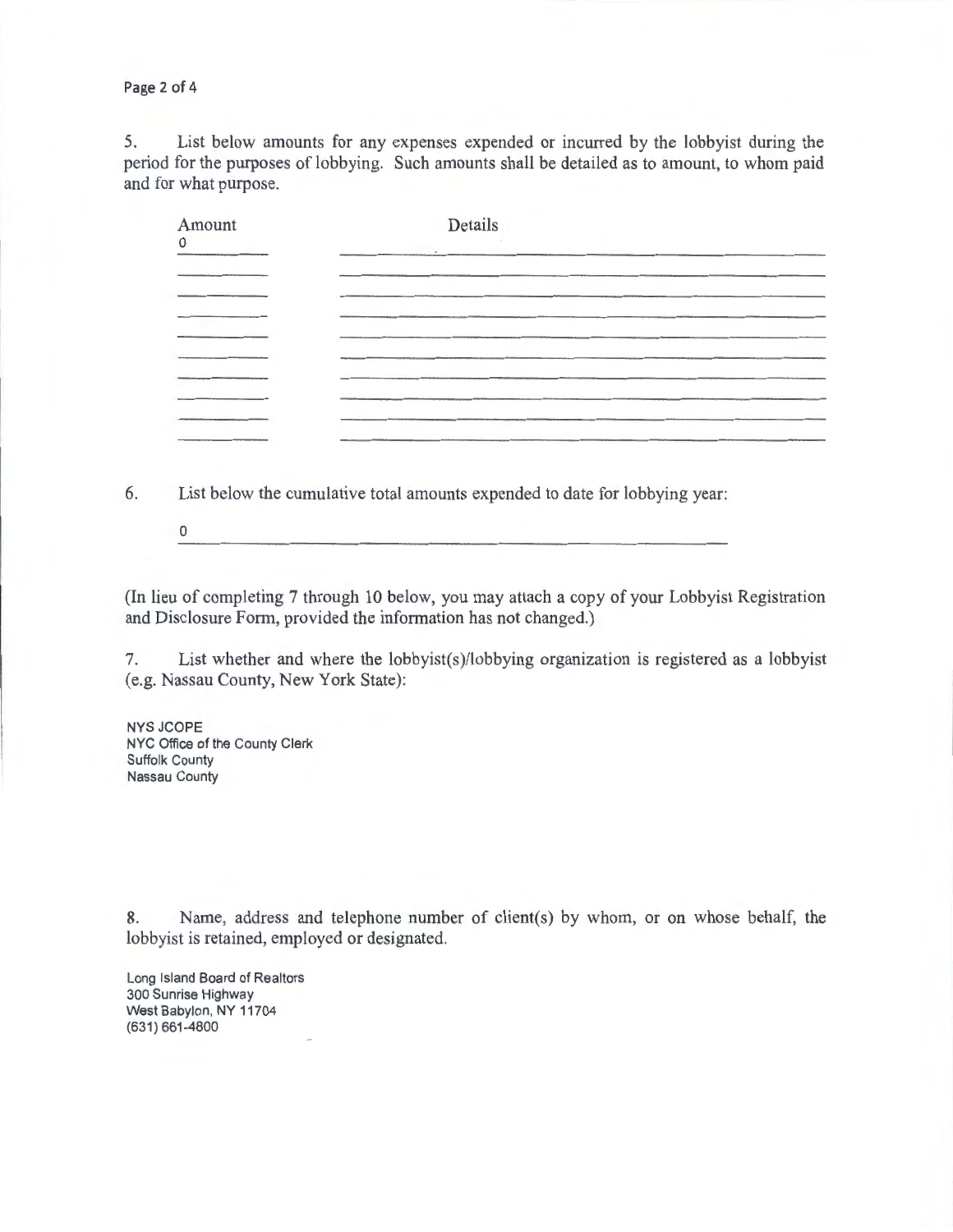Page 3 of 4

9. Describe lobbying activity conducted, or to be conducted, in Nassau County, and identify client(s) for each activity listed, during the Reporting Period.

Real estate related issues including: Transparency and Fair housing in the buying and selling process of co-op's, mortgage interest deduction, first time homebuyers savings account, flood insurance and mortgage recording fees.

l 0. The name of persons, organizations or governmental entities before whom the lobbyist has lobbied during the period.

NYS Governor, NYS Legislature, NYC Council, NYC Mayor's office, members of the Suffolk County Legislature, Members of multiple town governments,